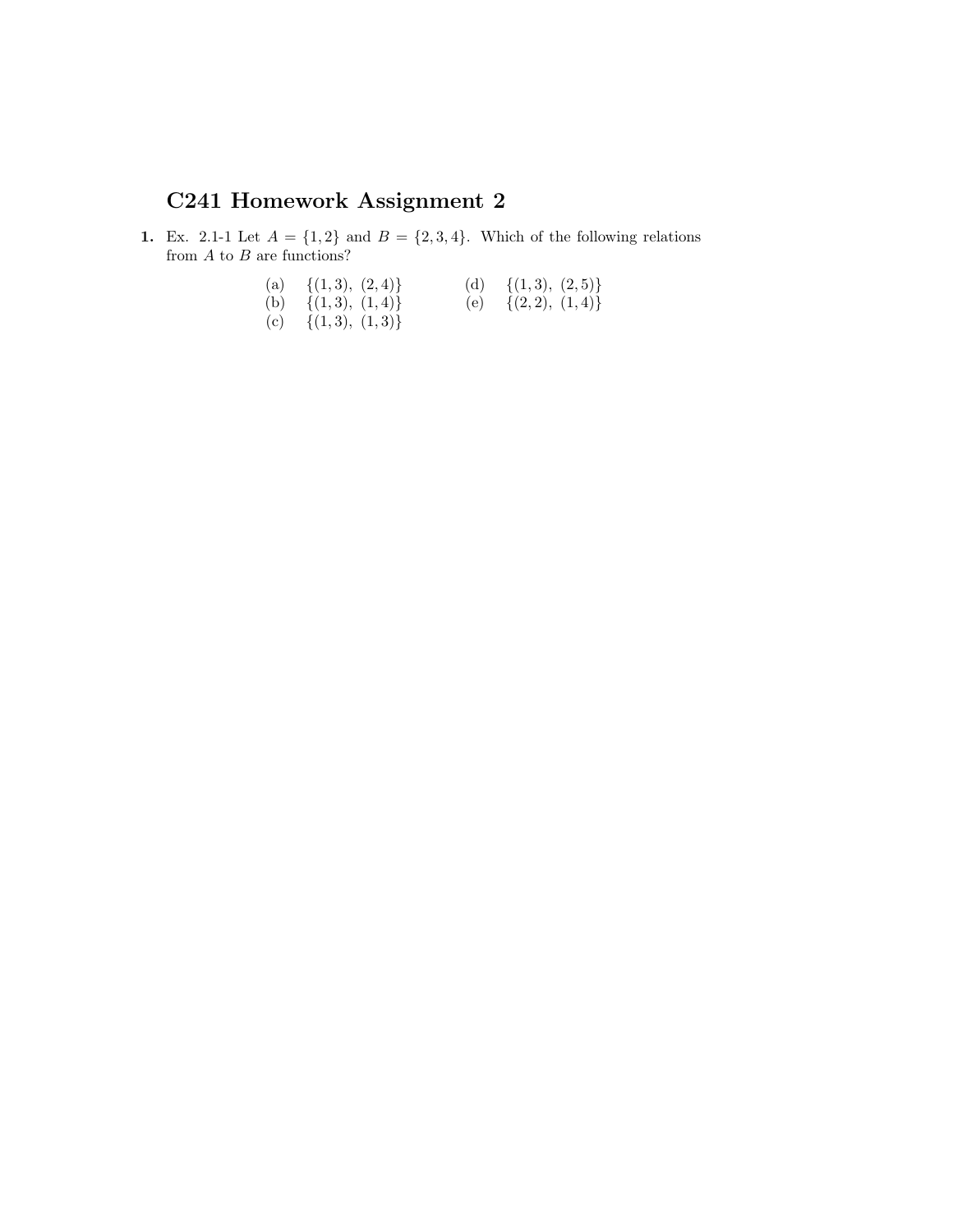**2.** Ex. 2.1-2 Is  $\{(1, 2), (2, 3)\}$  a function

- 
- 
- 
- (c) from  $\{1,2\}$  to  $\mathbb{N}$ ?
- (a) from  $\{(1,2)\}$  to  $\{(2,3)\}$ ?<br>(b) from N to N?<br>(e) from  $\{1,2,3\}$  to  $\{2,3\}$ ? (e) from  $\{1, 2, 3\}$  to  $\{1, 2, 3\}$ ?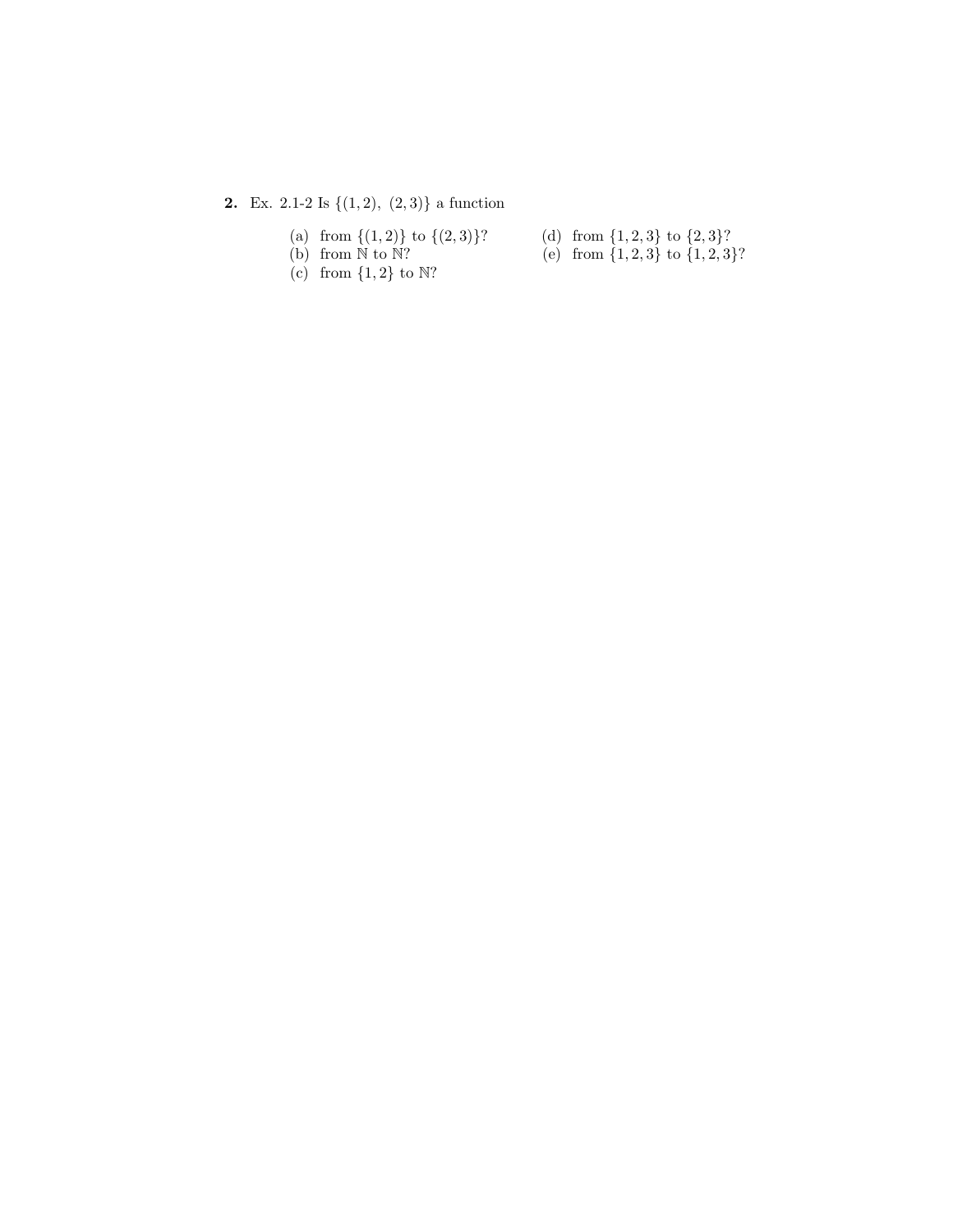3. Ex. 2.1-3 Let  $A = \{1, 2\}$  and  $B = \{2, 3, 4\}$ .

- (a) List a relation that is an injective function from  $A$  to  $B$ .
- (b) List a relation that is a surjective function from  $B$  to  $A$ .
- (c) List two bijections from  $B$  to  $B$ .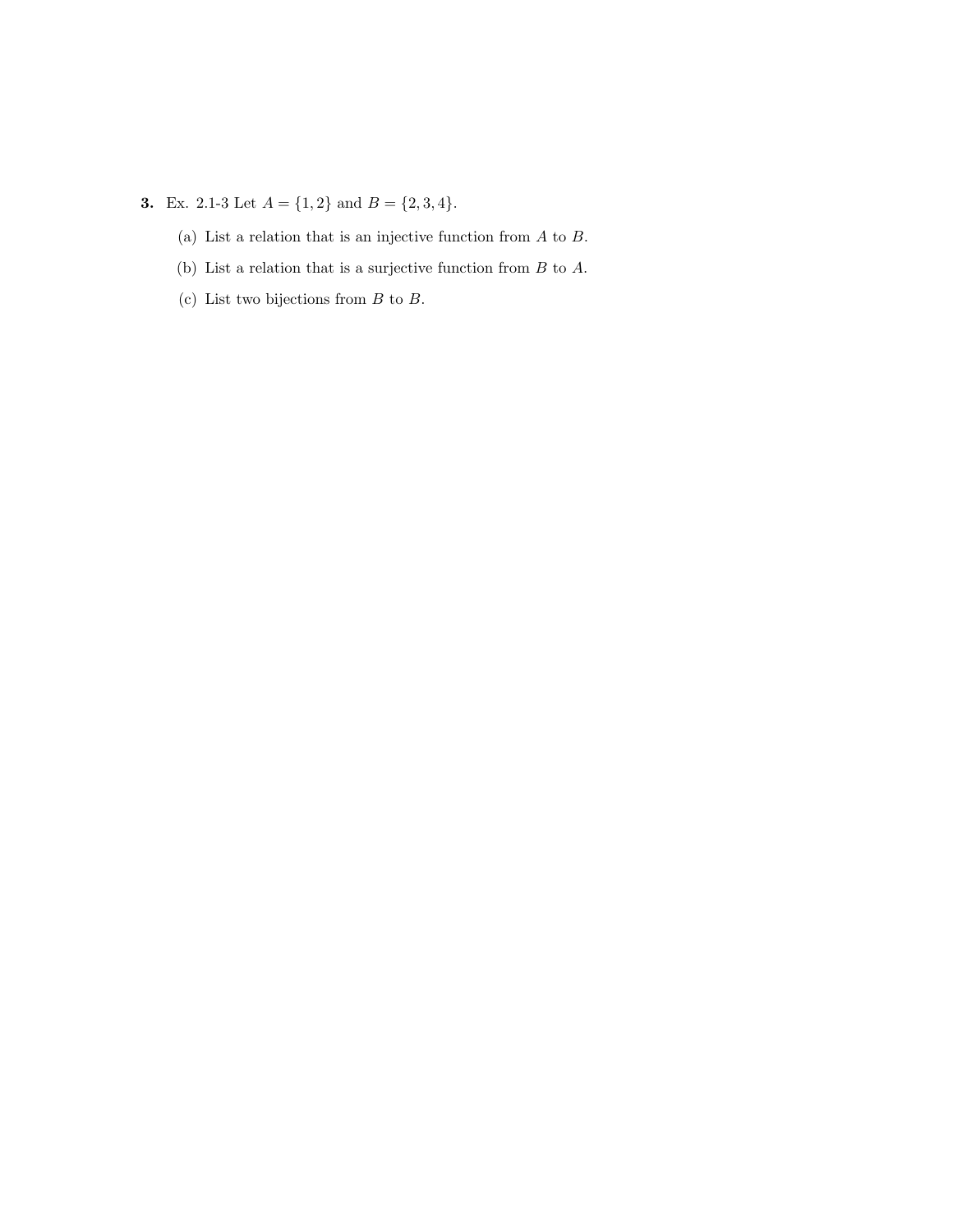4. Ex. 2.1-8 Prove: If  $f: A \to B$  and  $g: B \to C$  are surjections ("onto functions"), then  $g \circ f$  is onto.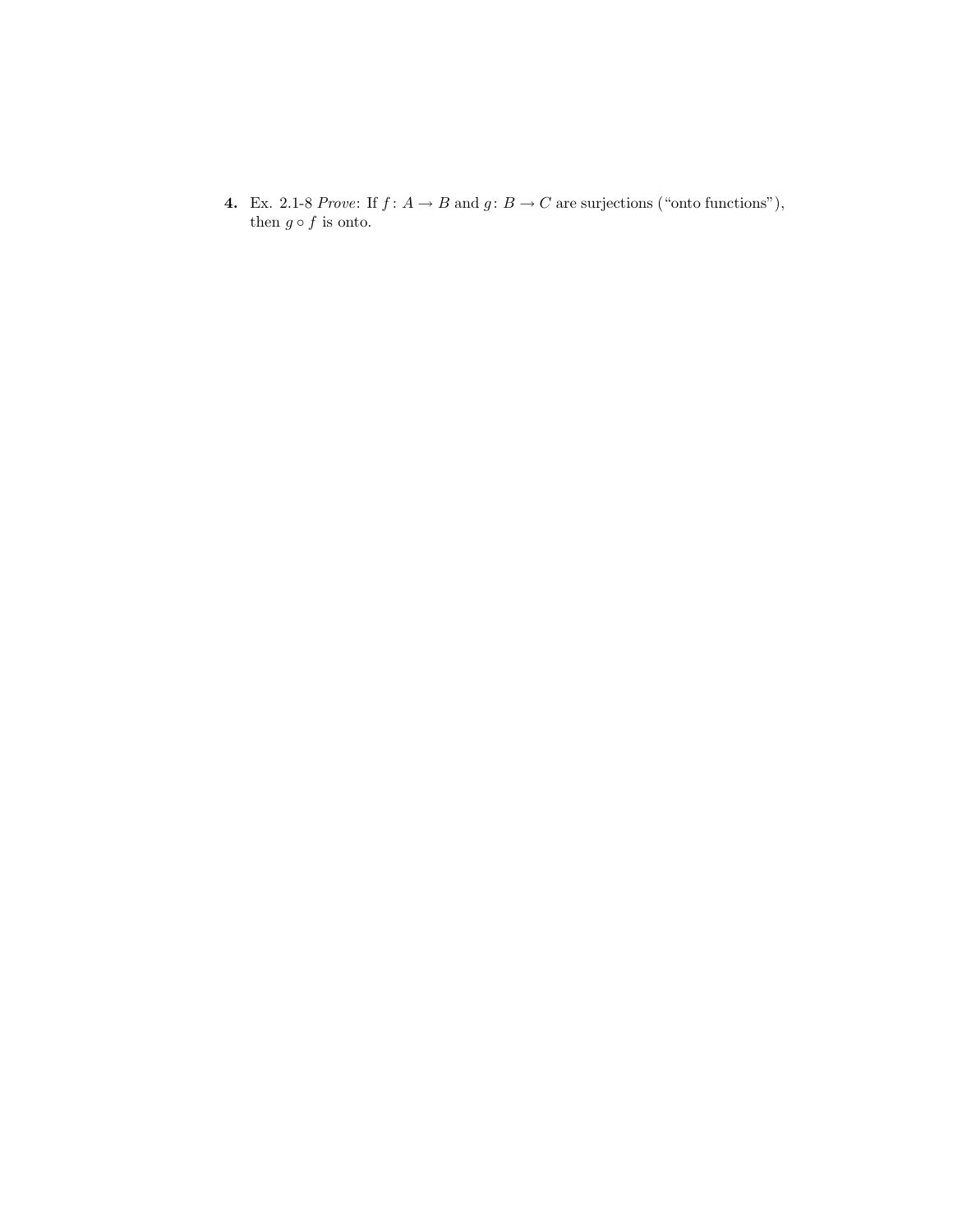5. Ex. 2.1-8 If  $f: X \to Y$  is a surjection (onto) and  $g: Y \to Z$  is an injection (one-to-one). Is  $g \circ f$  always a surjection? Is it always an injection? If "yes" give a proof; and if "no" provide a counterexample.